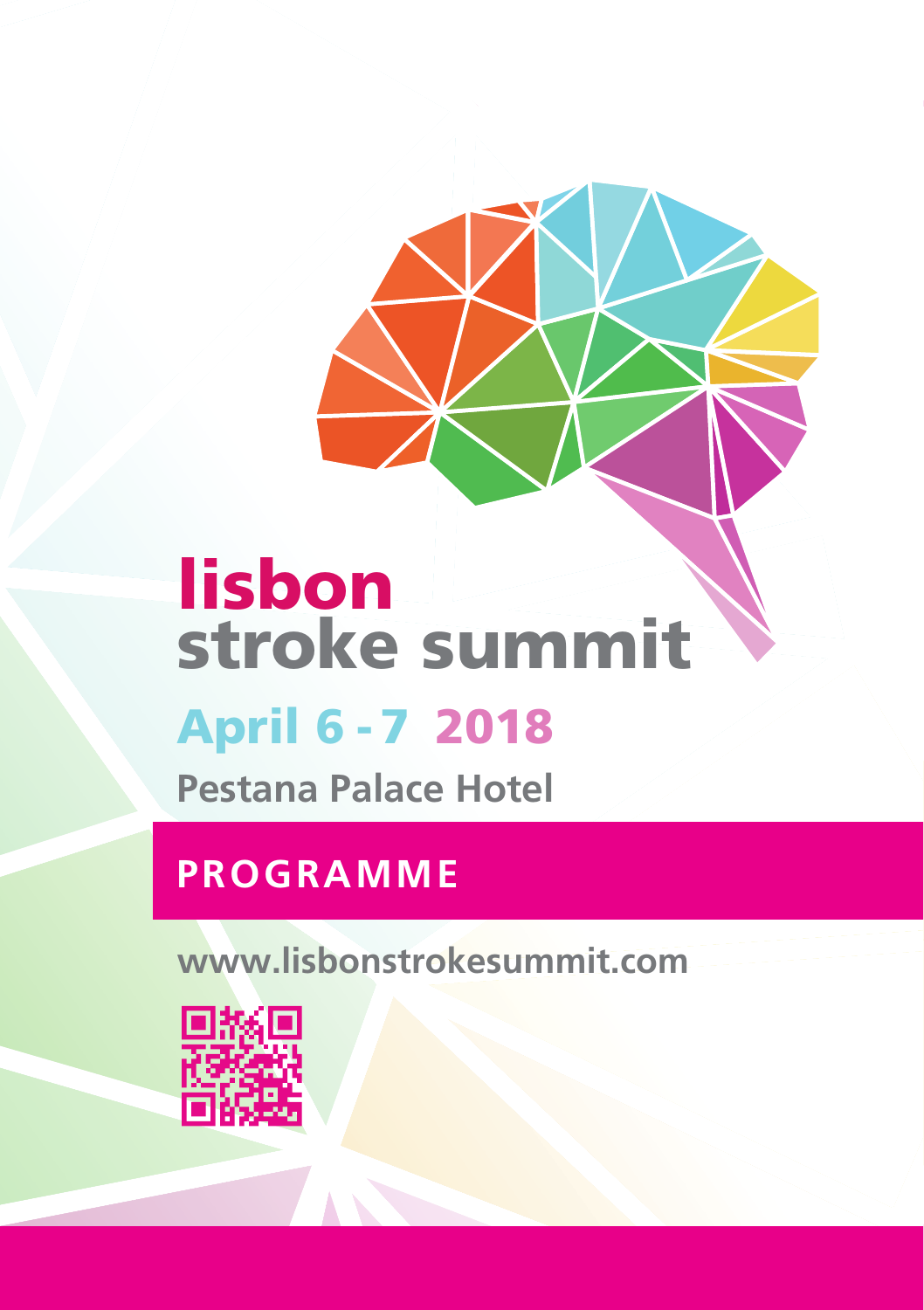Dear Friends and Colleagues,

It is our pleasure and privilege to welcome you to the Lisbon Stroke Summit.

The organization aims to create a great scientific and networking success by providing a platform for international experts to discuss and compare experiences in cohesive and comprehensive sessions. Lisbon Stroke Summit enables participants to have the chance to benefit from scientific exchange during the formal activities. It is also an opportunity to participants to debate and discuss unresolved issues, highlight difficult clinical cases and discuss up-to-date scientific information essential to improve Stroke care.

Enjoy this international debate on the state of the art in acute stroke!

LSS 2018, CO-CHAIRPERSONS

Sofia Galego **Isabel Fragata** 

#### ORGANIZING COMMITTEE

**Sofia Galego Isabel Fragata Patrícia Ferreira**

**Alberto Fior Bruno Maia Cristina Sousa**

**Jaime Pamplona Marisa Mariano Rui Carvalho**

SCIENTIFIC COMMITTEE

**Ana Paiva Nunes Elsa Azevedo**

**João Alcântara João Reis**

**Jorge Campos Teresa Cardoso**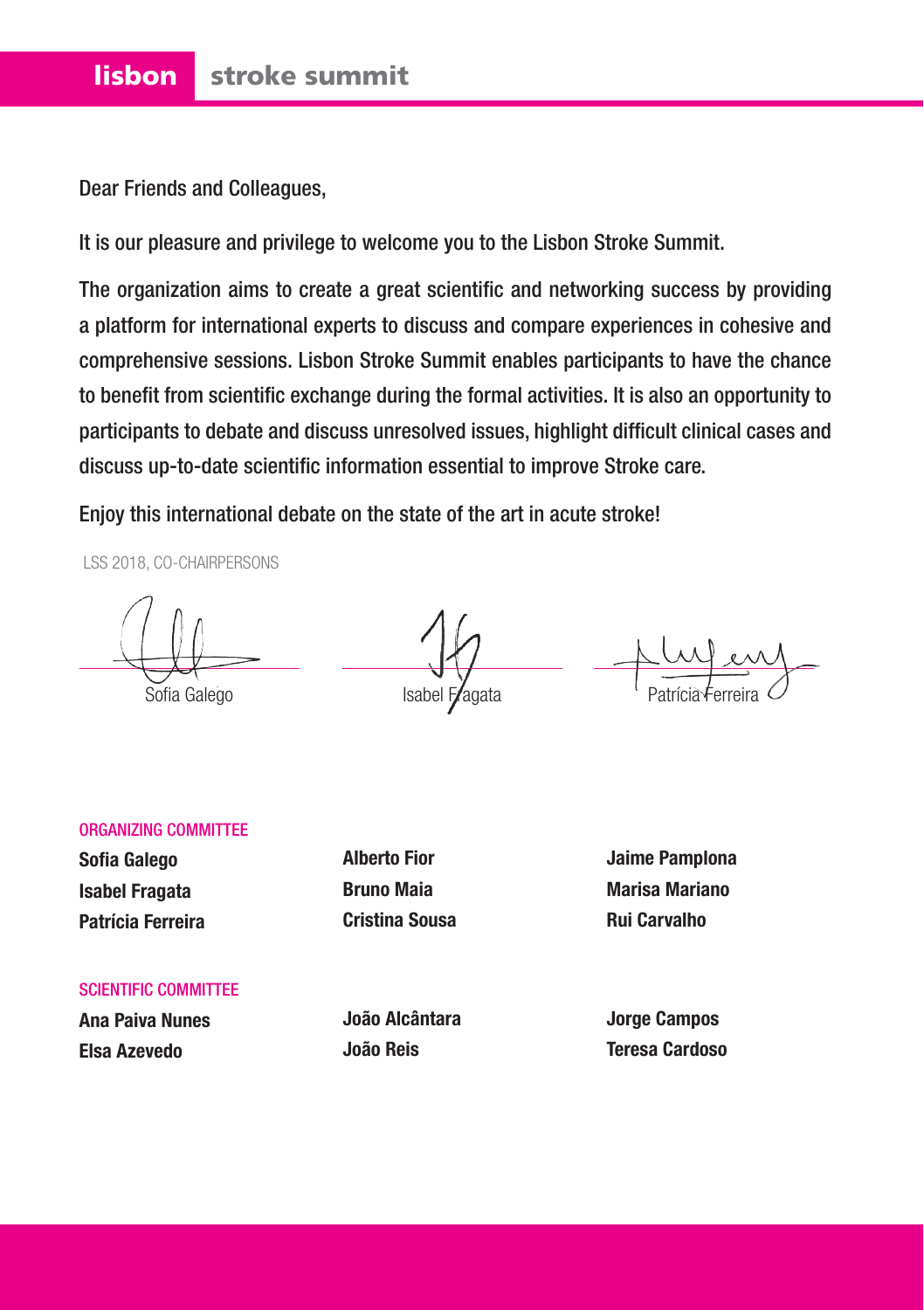#### **SPEAKERS**

**Alexandre Amaral e Silva** HVFX, Lisbon, Portugal

**Ana Paiva Nunes** CHLC, Lisbon, Portugal

**Andrew Demchuck** University Calgary, Calgary, Canada

**Ângelo Carneiro** CHPorto, Porto, Portugal

**Bruno Maia** CHLC, Lisbon, Portugal

Cândida Fonseca CHLO, Lisbon, Portugal

**Catarina Fonseca** CHLN, Lisbon, Portugal

**Diana Aguiar** CHLN, Lisbon, Portugal

**Elsa Azevedo** CHSJ, Porto, Portugal

**Gustavo Santo** CHUC, Coimbra, Portugal

**Isabel Fragata** CHLC, Lisbon, Portugal

**Jaime Pamplona** CHLC, Lisbon, Portugal

**Jaime Rocha** H. Braga, Braga, Portugal

**Jeffrey Saver** UCLA, Los Angeles, USA

**Joan Montaner** Vall d'Hebron Institut de Recerca (VIHR), Barcelona, Spain

**João Alcântara** CMRA, Lisbon, Portugal **João Pinho** H. Braga, Braga, Portugal

**João Reis** CHLC, Lisbon, Portugal

**João Sargento Freitas** CHUC, Coimbra, Portugal

**Jonathan Coutinho** AMC, Amsterdam, Netherlands

**Jorge Campos** CHLN, Lisbon, Portugal

**José Manuel Amorim** H. Braga, Braga, Portugal

**Juan Macho** Hospital Clinic de Barcelona, Barcelona Spain

**Laurent Pierot** CHU Reims, France

**Lia Neto** CHLN, Lisbon, Portugal

**Louis Caplan** Beth Israel Deaconess Medical Center, Boston, USA

**Luísa Fonseca** CHSJ, Porto, Portugal

**Luísa Rebocho** HESE, Évora, Portugal

**Maarten G. Lansberg** Stanford Stroke Center, Stanford, USA

**Mahmood Mirza** Neuravi, Galway, Ireland

**Manuel Manita** CHLC, Lisbon, Portugal **Marc Fisher** Beth Israel Deaconess Medical Center, Boston, USA

**Mayank Goyal** University Calgary, Calgary, Canada

**Miguel Rodrigues** HGO, Lisbon, Portugal

**Patrícia Ferreira** CHLC, Lisbon, Portugal

**Paulo Ávila** HSEIT, Angra do Heroísmo, Açores, Portugal

**Rafael Freitas** SESARAM, Funchal, Madeira, **Portugal** 

**Raul Nogueira** Emory University, Atlanta, USA

**Ricardo Veiga** CHUC, Coimbra, Portugal

**Richard Leigh** NINDS, NIH, Bethesda, Maryland, USA

**Rui Carvalho** CHLC, Lisbon, Portugal

**Sofia Galego** CHLC, Lisbon, Portugal

**Teresa Cardoso** CHSJ, Porto, Portugal

**Victor Urrutia** Johns Hopkins Medicine, Baltimore, USA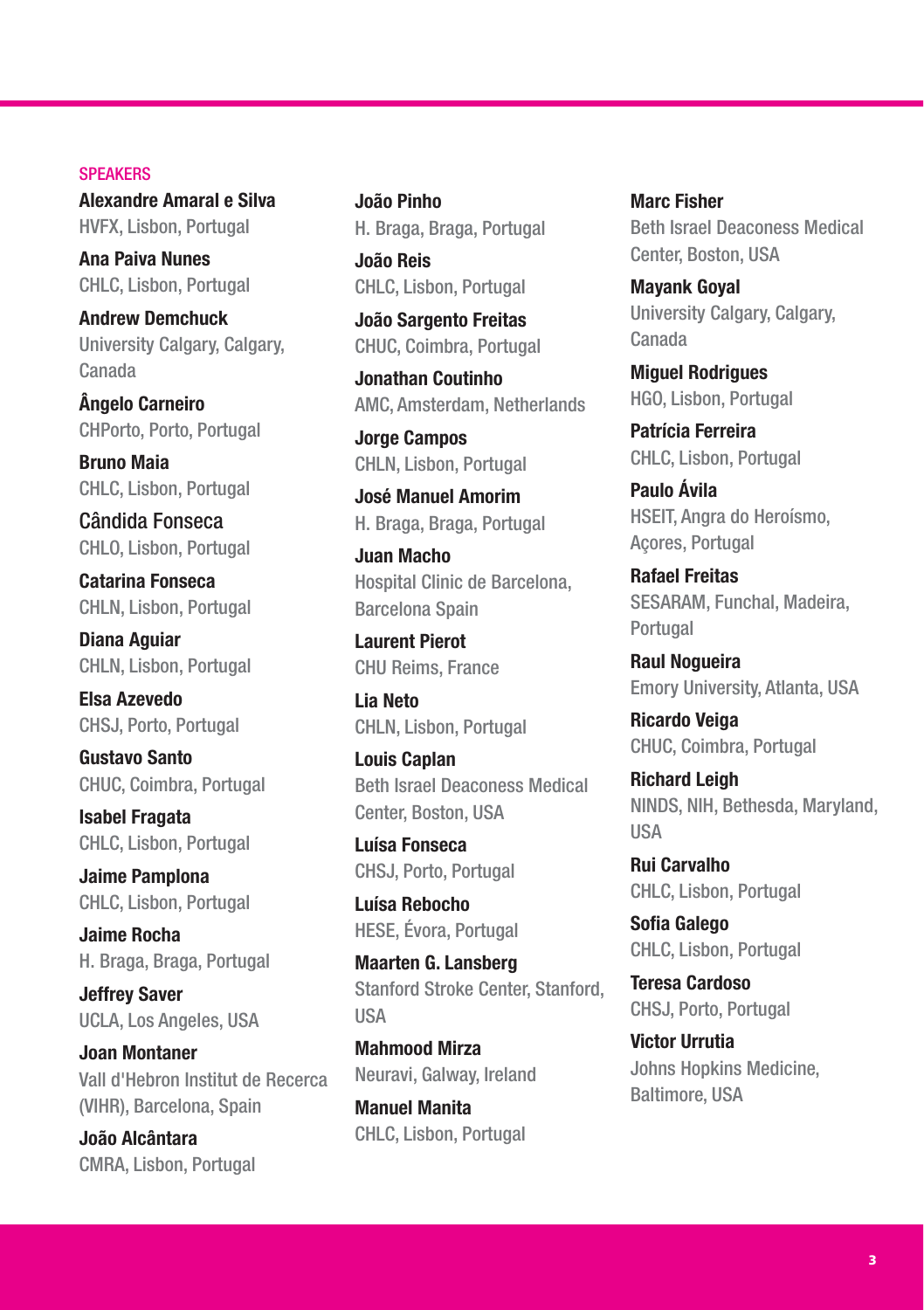## **Friday** April 6

- 07:30h **Secretariat opening**
- 08:30-09:30h **PROS & CONS SESSION: SOME DILEMMAS TO START! Cerebral venous thrombosis: Go for early EVT?** (30') HOSTS: Ana Paiva Nunes & Gustavo Santo PROS: Diana Aguiar // CONS: Jonathan Coutinho **Neurointervention: Should we specialize in stroke only?** (30') HOSTS: Ana Paiva Nunes & Gustavo Santo PROS: João Pinho // CONS: Raul Nogueira
- 09:30-10:00h **Coffee Break**
- 10:00-10:30h **"GO AHEAD, MAKE MY DAY": OFFICIAL WELCOME**
- 10:30-11:15h **TAKING TO THE LIMIT: ON CUTTING EDGE "Beyond Guidelines" on stroke treatment** Jeffrey Saver

11:15-12:15h **PROS & CONS SESSION: UP TO SNUFF How much is too much? Should we exclude patients with ASPECTS < 5 from EVT?** (30') HOSTS: Elsa Azevedo & Isabel Fragata PROS: Mayank Goyal // CONS: João Reis **How low should we go? Can we perform EVT in patients with LVO and low NIHSS?** (30') HOSTS: Elsa Azevedo & Isabel Fragata PROS: Laurent Pierot // CONS: Lia Neto

12:15-13:15h **SPONSORED LUNCH SYMPOSIUM**



**Understanding and treating stroke: The unique role of rivaroxaban** CHAIRMAN: Cândida Fonseca SPEAKER: Alexandre Amaral e Silva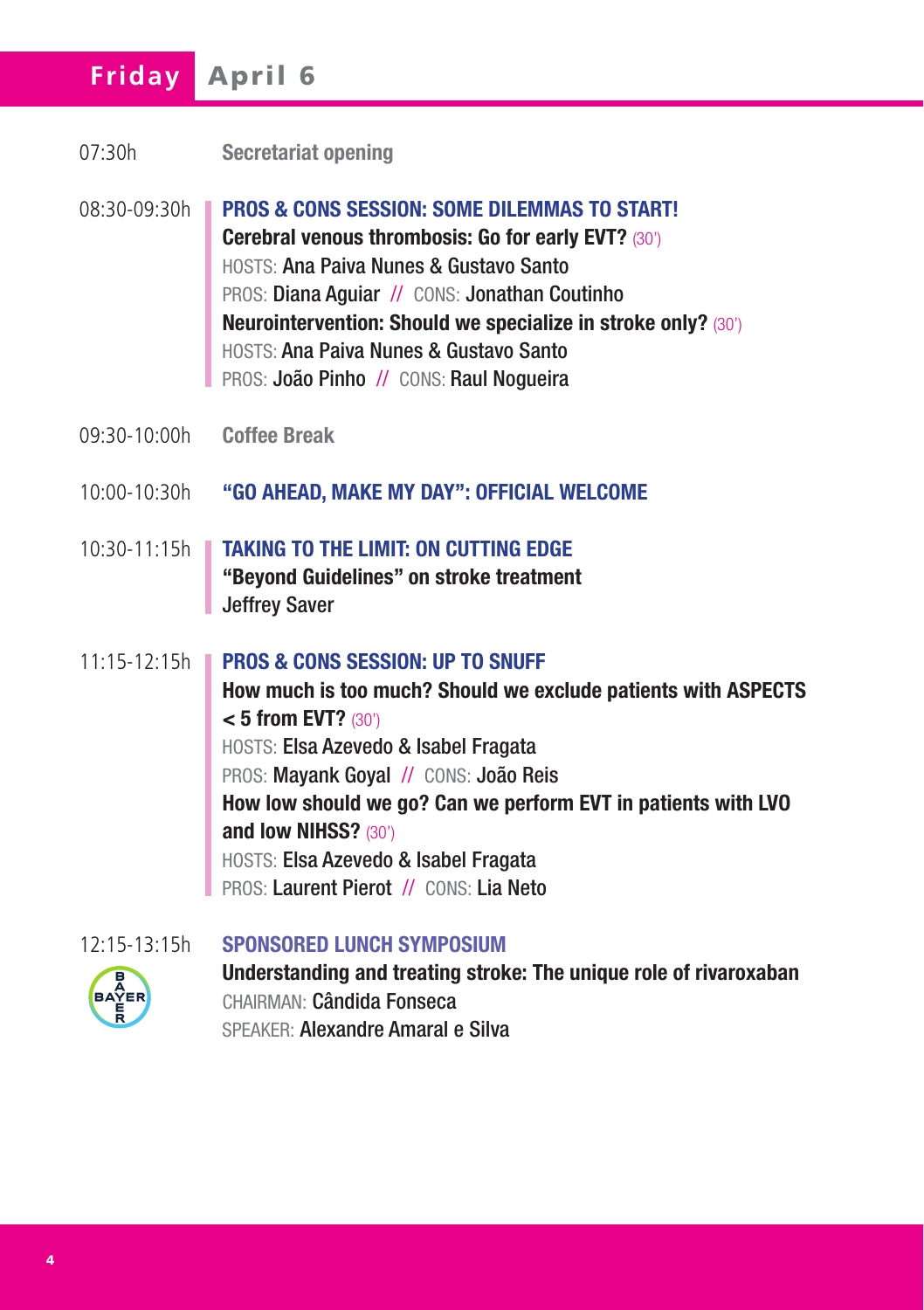#### lisbon stroke summit

- 13:30-14:30h **PROS & CONS SESSION: A MATTER OF TIME AND PLACE Time: Is there a place for IV rtPA in unknown TLSW stroke?** HOSTS: Sofia Galego & Jaime Pamplona PROS: João Sargento Freitas // CONS: Andrew Demchuck **Place: Should we treat distal occlusions with EVT?** HOSTS: Sofia Galego & Jaime Pamplona PROS: Ângelo Carneiro // CONS: Juan Macho
- 14:30-15:00h **Coffee Break**
- 15:00-16:00h **A MOST DIFFICULT CASE "HOUSTON WE HAVE A PROBLEM"** Expert multidisciplinary roundtable to discuss challenging cases in stroke **CASE 1** (30') **CASE 2** (30') NRL: João Alcântara INTERNIST: Patrícia Ferreira NRI: Rui Carvalho
- 16:00-16:45h **Coffee Break**
- 16:45-17:45h **A MOST DIFFICULT CASE "HOUSTON WE HAVE A PROBLEM"** Expert multidisciplinary roundtable to discuss challenging cases in stroke **CASE 3** (30') **CASE 4** (30') NRL: Miguel Rodrigues INTERNIST: Teresa Cardoso NRI: José Manuel Amorim
- 17:45-18:45h **TRANSLATIONAL STROKE: FROM LABORATORY DISCOVERIES TO CLINICAL UTILITY** Marc Fisher **BIOMARKERS IN ACUTE STROKE** Joan Montaner **LOGISTICS OF STROKE CARE: TELEPHONES, AMBULANCES AND HELICOPTERS?** Victor Urrutia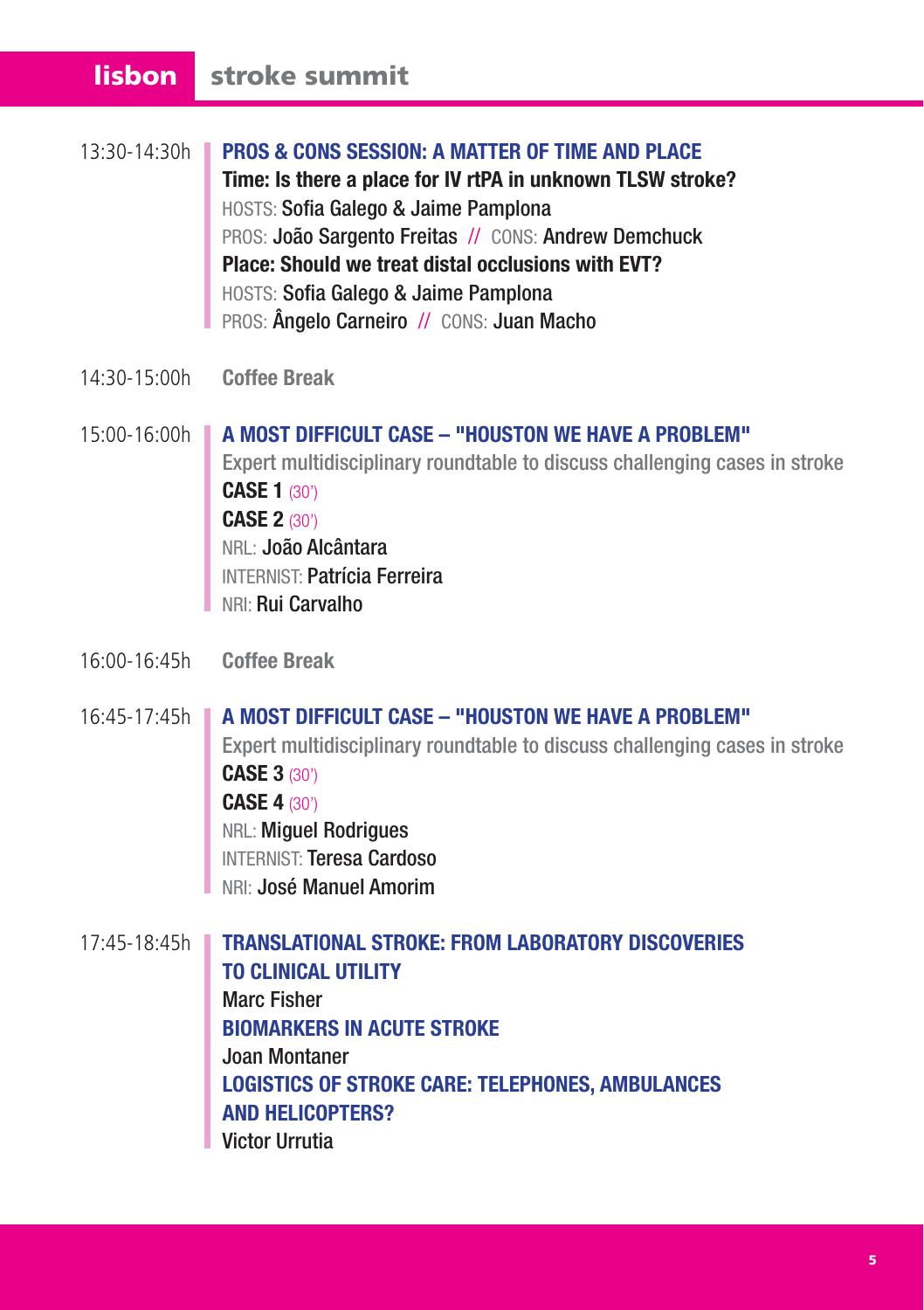## **Saturday** April 7

- 08:30-09:30h **A MOST DIFFICULT CASE "HOUSTON WE HAVE A PROBLEM"** Expert multidisciplinary roundtable to discuss challenging cases in stroke **CASE 5** (30') **CASE 6** (30') NRL: Manuel Manita INTERNIST: Luísa Rebocho NRI: Ricardo Veiga
- 09:30-09:45h **Coffee Break**
- 09:45-10:30h **TAKING TO THE LIMIT: ON CUTTING EDGE Evidence-base stroke treatment Louis Caplan**
- 10:30-11:00h **NEWS FROM A "FARAWAY" LAND: STROKE TREATMENT IN THE ISLANDS OF PORTUGAL** HOST: Alexandre Amaral e Silva MADEIRA: Rafael Freitas (10') AÇORES: Paulo Ávila (10')

**Discussion** (10')

- 11:00-11:40h **SIGNIFICANCE OF CLOT PROPERTIES IN MECHANICAL THROMBECTOMY Mahmood Mirza**
- 11:40-12:40h **A MOST DIFFICULT CASE "HOUSTON WE HAVE A PROBLEM"** Expert multidisciplinary roundtable to discuss challenging cases in stroke **CASE 7** (30') **CASE 8** (30') NRL: Bruno Maia INTERNIST: Luísa Fonseca NRI: Jaime Rocha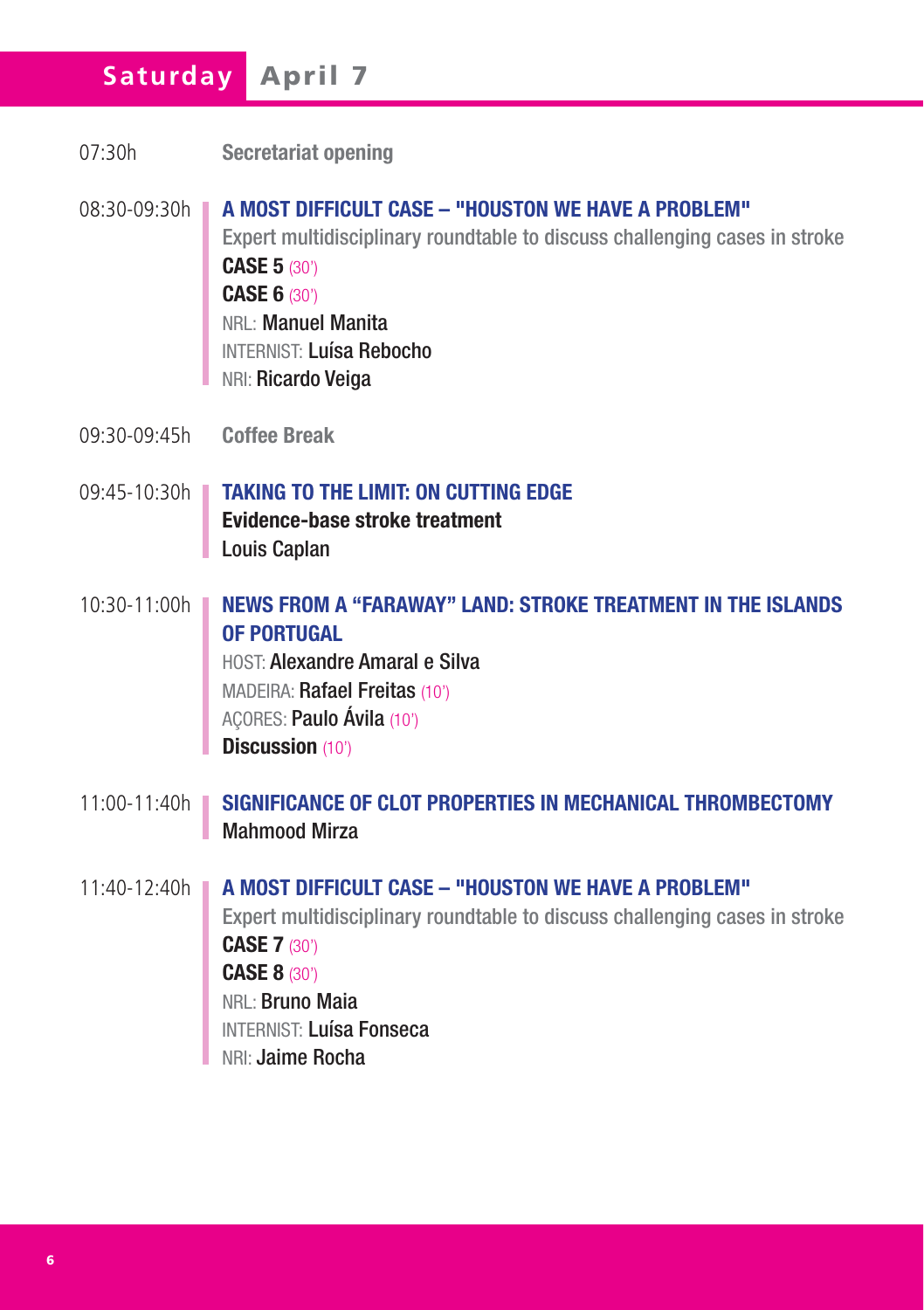## lisbon stroke summit

| $12:40-13:40h$<br>Daiichi-Sankyo | <b>SPONSORED LUNCH SYMPOSIUM</b><br>Safety considerations in anticoagulation - The stroke unit perspective<br>HOST: Ana Paiva Nunes<br>NRL: João sargento Freitas                                                                                                                                                                                                                                                                        |
|----------------------------------|------------------------------------------------------------------------------------------------------------------------------------------------------------------------------------------------------------------------------------------------------------------------------------------------------------------------------------------------------------------------------------------------------------------------------------------|
| 14:00-14:30h ■                   | <b>WRITING AND REVIEWING IN STROKE</b><br><b>Marc Fisher</b>                                                                                                                                                                                                                                                                                                                                                                             |
| 14:30-15:30h                     | <b>PROS &amp; CONS SESSION: EENY, MEENY, MINY, MOE</b><br>Patient selection for EVT? Advanced imaging vs direct to angio suite (30')<br>HOSTS: Jorge Campos & Catarina Fonseca<br>ADVANCED IMAGING: Maarten G. Lansberg<br>STRAIGHT TO THE ANGIO SUITE: Raul Nogueira<br>Clinical imaging mismatch vs Perfusion imaging mismatch (30')<br>HOSTS: Jorge Campos & Catarina Fonseca<br>CLINICAL: Victor Urrutia<br>PERFUSION: Richard Leigh |
| 15:30-16:00h                     | <b>Coffee Break</b>                                                                                                                                                                                                                                                                                                                                                                                                                      |
| 16:00-16:30h                     | "ELEMENTARY, MY DEAR WATSON" - TOP 5 POSTERS                                                                                                                                                                                                                                                                                                                                                                                             |

17:00h **"Shoot out the lights" – Closing Remarks**